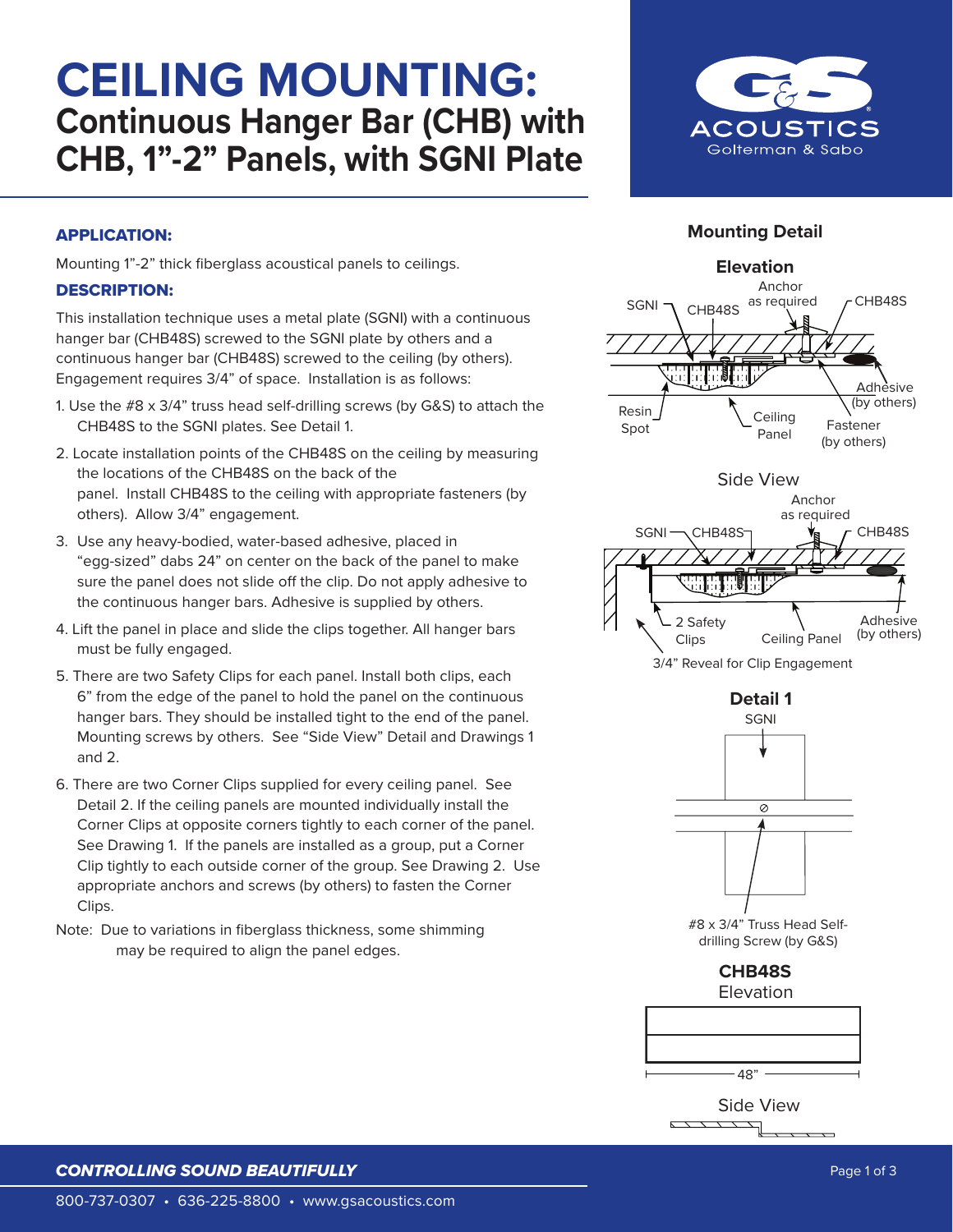## **CEILING MOUNTING: Continuous Hanger Bar (CHB) with CHB, 1"-2" Panels, with SGNI Plate**